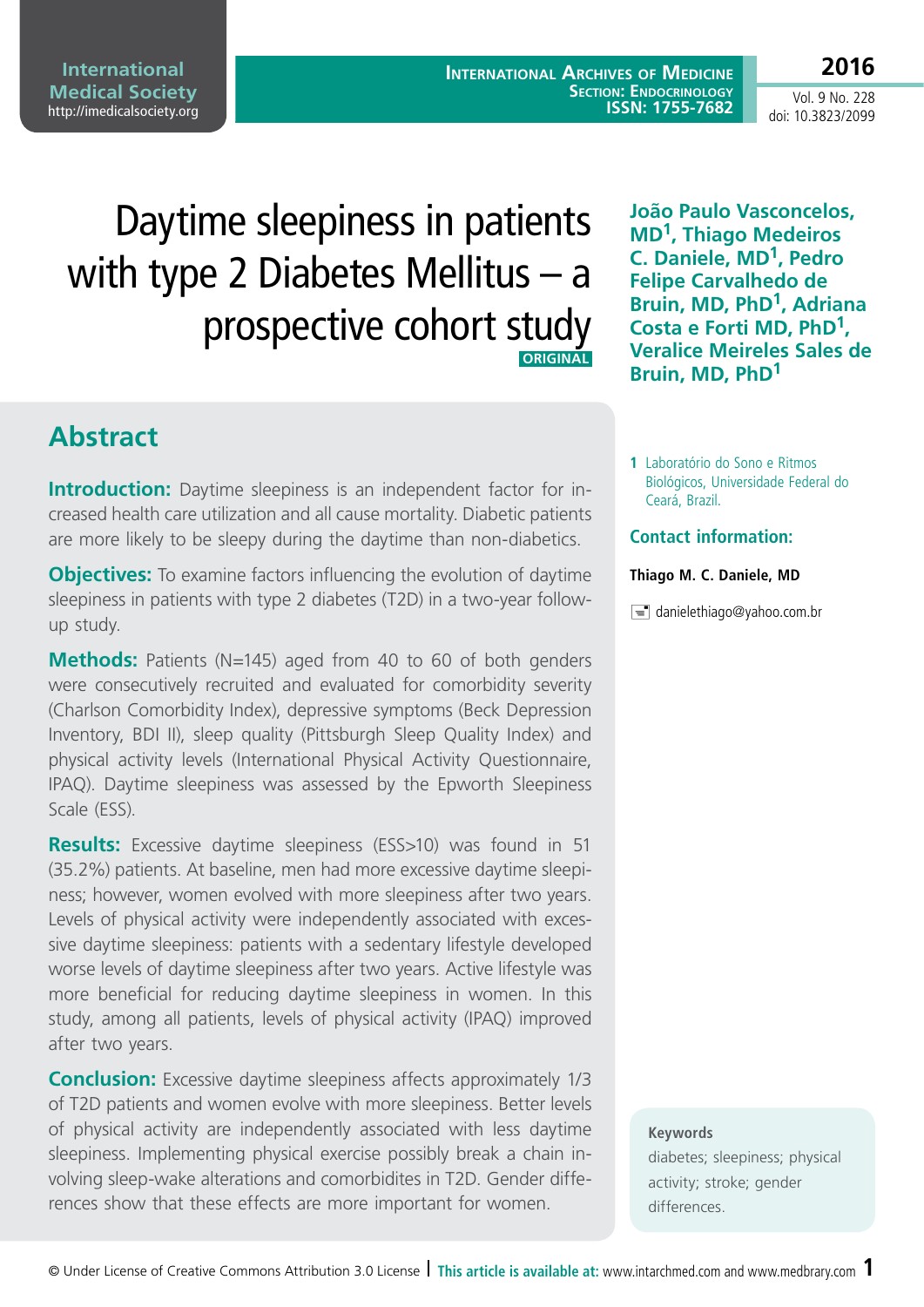**International Archives of Medicine SECTION: ENDOCRINOLOGY ISSN: 1755-7682**

Vol. 9 No. 228 doi: 10.3823/2099

**2016**

# **Introduction**

Daytime sleepiness is a major public health issue and is an independent factor for increased health care utilization and all cause mortality [1-3] . Previous studies suggest that diabetic patients are more likely to be sleepy during the daytime than non-diabetics [4-6] Patients with type 2 diabetes (T2D) commonly present with sleep abnormalities e.g. restless legs syndrome [7], obstructive sleep apnea [8], circadian alterations [9] and nervous system abnormalities [10, 11]. Given these evidences, daytime sleepiness in diabetic patients are probably of multifactorial origin.

Obesity and obstructive sleep apnea (OSA) cooccur frequently with T2D [12, 13]. Furthermore, short sleep duration increases the risk for the development of obesity [14] and is associated with increased incidence of T2D [15]. Importantly, poor sleep quality affects more than half of patients with T2D and relates to depressive symptoms [16]. Arterial hypertension, cerebrovascular events, anxiety, depression, cognitive alterations and dementia are other comorbidities frequent in T2D that potentially influence daytime sleepiness [4, 17-19]. All this evidence demonstrate that these comorbid conditions are multilaterally related.

In T2D, sedentary life contributes to worse anthropometric measures, worse quality of life and more depressive symptoms [20-22]. Considering all this evidence, it is reasonable to investigate the influence of multiple comorbid conditions influencing daytime sleepiness in T2D patients.

The objective of this prospective cohort study is to examine the role of comorbidities and lifestyle factors affecting daytime sleepiness in T2D patients.

# **Patients and Methods**

#### **Study design**

This is a prospective cohort of patients with T2D from an outpatient tertiary care unit (CIDH) in Fortaleza, Ceará, Brazil. The CIDH provides treatment to approximately 5,000 diabetic patients per month. Initially, 200 patients were recruited and 55 patients were excluded: 38 individuals refused to participate, 5 had recent hospitalization, two were pregnant, and 10 individuals were out of age range of the inclusion criteria. In summary, 145 patients were available after two years follow-up.

Individuals diagnosed for at least one year, of both genders, aged from 40 to 60 years were considered eligible. Patients were excluded if they had any severe comorbidity characterized as the presence of one or more additional diseases or disorders cooccurring, such as renal or hepatic disease, cancer, heart failure, neurological disorder, pregnancy and inability to walk without help for 15 minutes*,* and/ or did not agree to participate in the study.

The study protocol was approved by the local Research Ethics Committee (HUWC-CEP 031-04-09) and written informed consent was obtained in all cases.

#### **Assessment**

At baseline, in all patients, clinical examination and data were confirmed by chart review [23]. Hypertension was defined as present in those with previous identification of sustained blood pressure 140/90, controlled or uncontrolled, with or without medication [24]. Three previously trained interviewers collected behavior questionnaires, demographic and clinical information using a face-to-face interview. Comorbidity severity was evaluated by the Charlson Comorbidity Index (CCI) [25] previously used in diabetic patients [26], depressive symptoms by the Beck Depression Inventory (BDI II) [27] previously validated [28] and sleep quality by the Pittsburgh Sleep Quality Index (PSQI) [29]. Levels of physical activity were evaluated by the International Physical Activity Questionnaire (IPAQ) [30, 31]. Sedentary behavior is defined as waking activities performed with low energy expenditure and involves sitting or lying down, computer use, TV watching or sitting in a car [32].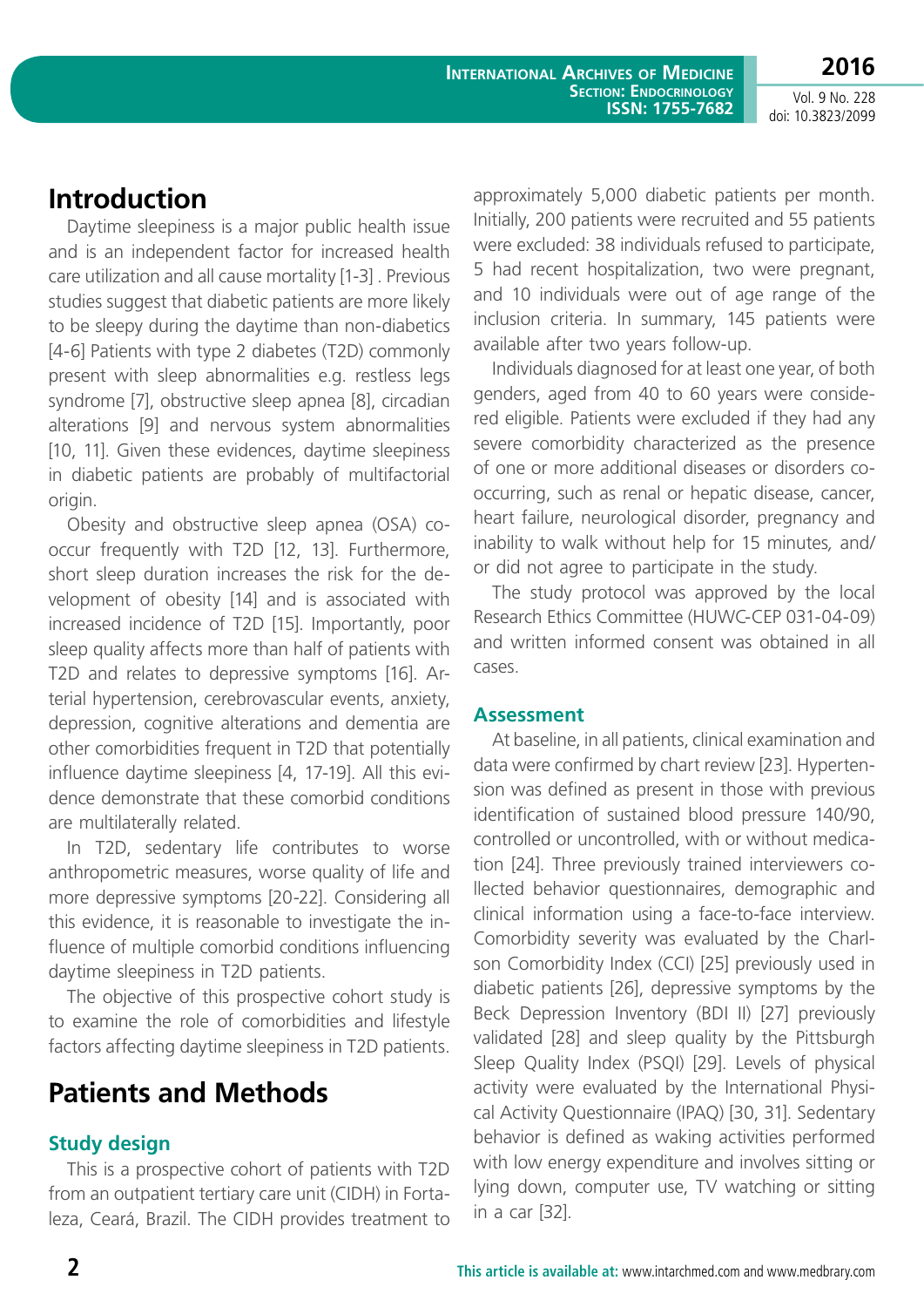**2016**

Two years after initial examination, a phone interview assessed cardiovascular new events and the degree of daytime somnolence by the Epworth sleepiness scale (ESS). The ESS is a validated questionnaire containing eight items that asks for expectation of dozing in eight hypothetical situations. Dozing probability ratings range from zero (no probability) to three (high probability). An ESS score of 10 or more indicates excessive daytime sleepiness [33]. Patients were questioned about new stroke, new cardiac abnormalities, state of hypertension, smoking and alcohol drinking. The primary outcome was the variation in the severity of sleepiness as evaluated by the ESS*.*

#### **Statistical analysis**

Descriptive statistics are presented as mean±standard deviation, range and frequency (% values). Homogeneity of variance was tested with the Levene's test and normality was tested with the Shapiro-Wilk test. Fisher exact tests for categorical variables, Mann-Whitney *U* test for continuous variables and Student's t test for normally distributed data with equal variances were performed to compare between cases with and without excessive daytime sleepiness. Logistic regression analyses was in two steps. First, all variables including age, gender, BMI, smoking, hypertension, stroke, coronary artery disease, IPAQ levels, sleep quality (PSQI scores), and depressive symptoms (BDI scores) were individually examined in association with excessive daytime sleepiness. Secondly, a multivariate logistic regression analysis was performed in a stepwise regression model. Epworth sleepiness scale (ESS) scores (differences between values obtained after two years and baseline) were compared using analysis of variance. Statistical analysis was carried out using SPSS for Windows, version 17.0. Statistical significance was set at p<0.05.

### **Results**

Clinical and demographic variables are depicted

in **Table 1**. One hundred forty five patients, 87 women and 58 men, aged from 40 to 60 completed initial evaluation and follow-up. Fifty-one patients (35.2%) had excessive daytime sleepiness (ESS>10). At baseline, men had more excessive daytime sleepiness than women (Fisher exact test, 52.9% *vs* 32.9, p=0.02). Arterial hypertension was found in 108 cases (74%) and 10 individuals (6.9%) developed hypertension after two years. Cardiac abnormalities were present in 44 patients (30%) and this was unaltered after two years. Stroke was found in 14 individuals (10%) at baseline and 8 (6%) developed a new stroke after two years **(Table 1)**.

Logistic regression analysis showed that male gender was associated with excessive daytime sleepiness (OR=2.28, CI=1.13-4.59, p=0.02). A higher comorbidity index tended to be associated with excessive daytime sleepiness **(Table 2).** Stepwise multiple regression analysis showed that a sedentary lifestyle was independently associated with excessive daytime sleepiness (OR=0.52, CI=0.29-0.92, p=0.02; **Table 2**).

After two years of follow-up, 75 patients (51.7%) remained at the same level of daytime sleepiness, 41 (28.3%) had higher levels of sleepiness levels and 29 (20.0%) showed reduced levels of daytime sleepiness. Patients with an initial sedentary lifestyle evolved with more daytime sleepiness and those more active evolved with less daytime sleepiness as compared to the more active (**Figure 2**, Wilcoxon, p<0.05). Overall, patients improved the level of physical activity after two years **(Figure 1)**.

Analysis of factors influencing the variation of sleepiness (changes from baseline of ESS scores) showed that women developed higher levels of daytime sleepiness than men (**Figure 3**, ANCO-VA, p=0.01). Patients with stroke also evolved with higher levels of sleepiness after two years (**Figure 3**, ANCOVA, p=0.03). Individuals with sedentary lifestyle at baseline tended to evolve with worse daytime sleepiness (Figure 4, ANCOVA, p=0.09). Examination of gender differences showed that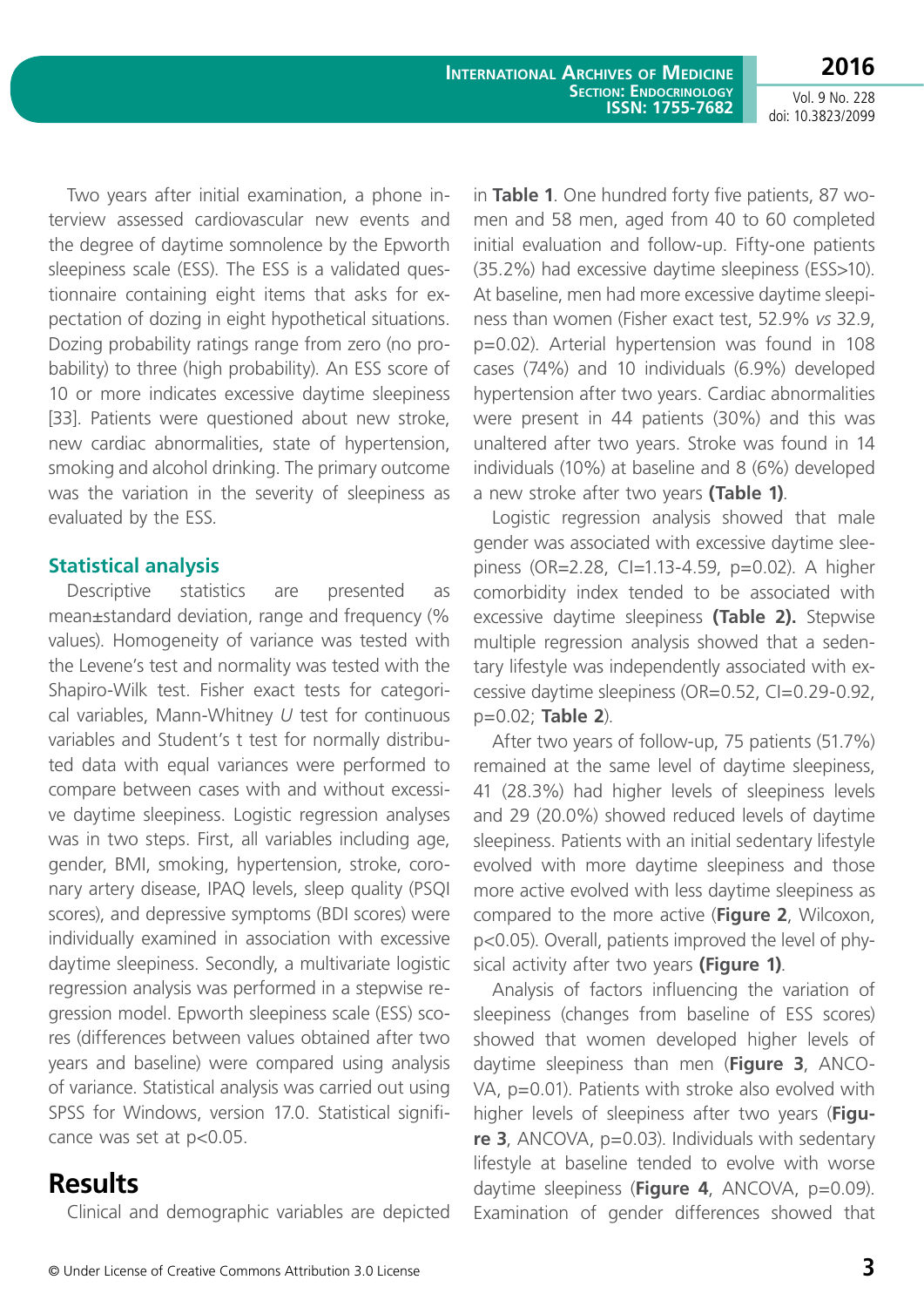**2016**

Vol. 9 No. 228 doi: 10.3823/2099

|                                       | <b>With EDS</b><br>$(N=51)$ | <b>Without EDS</b><br>$(N=121)$ | P values |  |
|---------------------------------------|-----------------------------|---------------------------------|----------|--|
| <b>Clinical/demographic variables</b> |                             |                                 |          |  |
| Gender M/F (N/%)                      | 27(53%)/24(47%)             | 31(33%)/63(67%)                 | a 0.22   |  |
| Disease duration Mean (SD) (years)    | 10.8(6.2)                   | 12.2(8.0)                       | b 0.22   |  |
| Arterial hypertension N (%)           | 67(71%)                     | 41(80%)                         | a 0.31   |  |
| Coronariopathy N (%)                  | 12(23%)                     | 32(34%)                         | a 0.25   |  |
| Stroke N (%)                          | 2(4%)                       | 12(13%)                         | a 0.13   |  |
| Alcohol use N (%)                     | 4(8%)                       | 12(13%)                         | a 0.27   |  |
| Smokers N (%)                         | 4(8%)                       | 5(5%)                           | a 0.39   |  |
| Antidepressants N (%)                 | 18(25%)                     | 15(15%)                         | a 0.43   |  |
| <b>Behavioral scales</b>              |                             |                                 |          |  |
| CCIN(%)                               |                             |                                 | a 0.31   |  |
| $= 0$                                 | $6(12\%)$                   | 15(16%)                         |          |  |
| $=$ 1                                 | 3(6%)                       | 15(16%)                         |          |  |
| $\geq$ 2                              | 42(82%)                     | 64(58%)                         |          |  |
| Beck Depression Inventory Mean (SD)   | 9.4(8.6)                    | 10.6(8.8)                       | b 0.31   |  |
| IPAQ $N$ $(\%)$                       |                             |                                 | a 0.85   |  |
| Sedentary                             | 30 (58%)                    | 72 (59%)                        |          |  |
| Mildly active                         | 12 (23%)                    | 31 (25%)                        |          |  |

**Table 1.** Comparisons between patients with and without excessive daytime sleepiness (Epworth Sleepiness Scale>10) after two years

**Abbreviations:** M/F: Male/Famale; N(%): Number of patients (percentage value); SD: Standard Desviation; CCI: Charlson Comorbidity Index; IPAQ: [International Physical Activity Questionnaire](http://www.ipaq.ki.se/); a Fisher's exact; b test t test. \*P<0.05 \*\*P<0.01

physical activity level (IPAQ) was more influential for women than for men. The use of antidepressants or metformin was not associated with alterations of sleepiness severity after two years of follow-up.

# **Discussion**

In this prospective cohort study of patients with T2D, excessive daytime sleepiness was common affecting approximately one third of the individuals. Excessive daytime sleepiness was independently associated with low levels of physical activity. Moreover, at follow-up (two-years), individuals with a sedentary lifestyle evolved with more severe daytime sleepiness. These findings are in partial agreement with a previous study showing that physical activity, social interaction and light exposure improve the degree of alertness [34]. To our knowledge, this is

the first time that physical activity shows a positive influence in daytime sleepiness in the long-run. Interestingly, daytime sleepiness evolved with more severity and physical activity was more beneficial in female patients.

Previously, a cross sectional survey involving veterans with T2D showed that sleepiness was predictive of being sedentary [37]. Possibly, promoting exercise interrupts this chain of events or bilateral relationship between sleepiness and sedentary life.

In this study, at baseline, men presented more daytime sleepiness. Possibly, this is related to the presence of OSA more common in male gender. In agreement with our findings, sex differences were described in T2D: depression affected more women and lack of exercise and degree of apnea were more frequent in men [35]. Previously, female gender was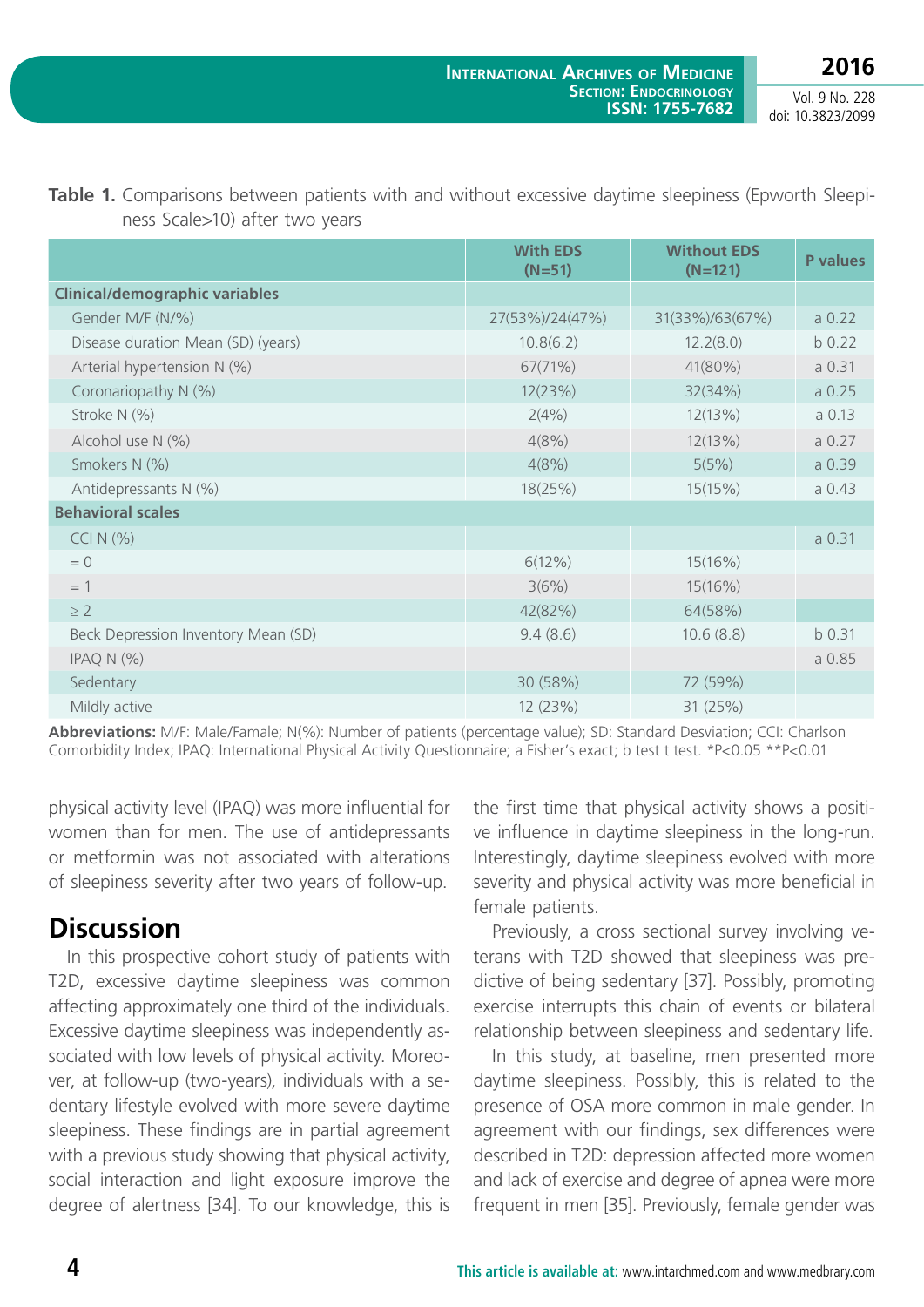**2016** Vol. 9 No. 228

doi: 10.3823/2099

|                                  | <b>Excessive Daytime Sleepiness</b> |         |
|----------------------------------|-------------------------------------|---------|
|                                  | OR (95% CI)                         | p Value |
| <b>Model I</b>                   |                                     |         |
| Gender                           | 2.28 [1.13-4.59]                    | $0.02*$ |
| Age                              | $0.95$ [0.89-1.01]                  | 0.15    |
| Stroke                           | $0.27$ [0.05-1.28]                  | 0.10    |
| Arterial hypertension            | 1.65 [0.72-3.76]                    | 0.23    |
| Coronariopathy                   | $0.59$ [0.27-1.29]                  | 0.19    |
| Alcohol use                      | $0.53$ [0.14-1.97]                  | 0.34    |
| Insulin therapy                  | 1.28 [0.65-2.55]                    | 0.46    |
| Pittsburgh Sleep Quality Index   | 1.03 [0.90-1.07]                    | 0.18    |
| Body mass index                  | 1.01 [0.94-1.08]                    | 0.72    |
| Neck circumference               | $1.02$ [0.93-1.10]                  | 0.64    |
| <b>Beck Depression Inventory</b> | $0.98$ [0.94-1.02]                  | 0.42    |
| Waist circumference              | $0.93$ $[0.86 - 1.0]$               | 0.05    |
| Waist-to-hip ratio               | 1.73 [0.04-94.2]                    | 0.73    |
| <b>IPAQ</b>                      | 0.98 [0.04-2.07]                    | 0.96    |
| Charlson Comorbidity Index       | $1.27$ [1.00-1.63]                  | 0.05    |
| <b>Model II</b>                  |                                     |         |
| Gender                           | 2.09 [1.02-4.26]                    | $0.04*$ |
| <b>IPAQ</b>                      | $0.54$ [0.31-0.93]                  | $0.02*$ |

| <b>Table 2.</b> Binary logistic regression analysis of factors associated with excessive daytime sleepiness (Epworth |
|----------------------------------------------------------------------------------------------------------------------|
| Sleepiness Scale>10)                                                                                                 |

**Abbreviations:** IPAQ: [International Physical Activity Questionnaire](http://www.ipaq.ki.se/).

Model I –In this unadjusted model, clinical demographic variables and behavioral scales were analyzed individually. Model II – In this model, data were adjusted for age, gender, presence of stroke, coronariopathy, waist circumference, IPAQ levels e Charlson Comorbidity Index in a stepwise regression model. \*P<0.05 \*\*P<0.01

associated with worse daytime sleepiness [4, 36]. In partial agreement, this study showed that women evolved with more daytime sleepiness after two years. Importantly, a better level of physical activity was more influential for women. Similar to our findings, lack of exercise, depression and degree of apnea were predictive of daytime sleepiness in T2D [35]. Also, in the latter study, the majority of patients were of female gender; however, sex differences related to risk factors for excessive daytime sleepiness were not found. All this evidence indicates that female diabetic patients are a more "at risk" population for daytime sleepiness.

Theoretically, inflammatory cytokines are involved

in the genesis of daytime sleepiness. As a controversy, physical activity both increases [38] and reduces [39] inflammatory factors. Physical activity may improve daytime sleepiness by interference with multiple factors e.g. inflammatory markers, improvement of sleep quality, alignment of circadian factors or other unclarified factors.

In this study, after two years of follow-up, the number of patients that became more active was increased. A positive influence on lifestyle may have been secondary to both: physician's counseling to physical activity as a therapeutic measure and the constant focus on physical activity related to the study.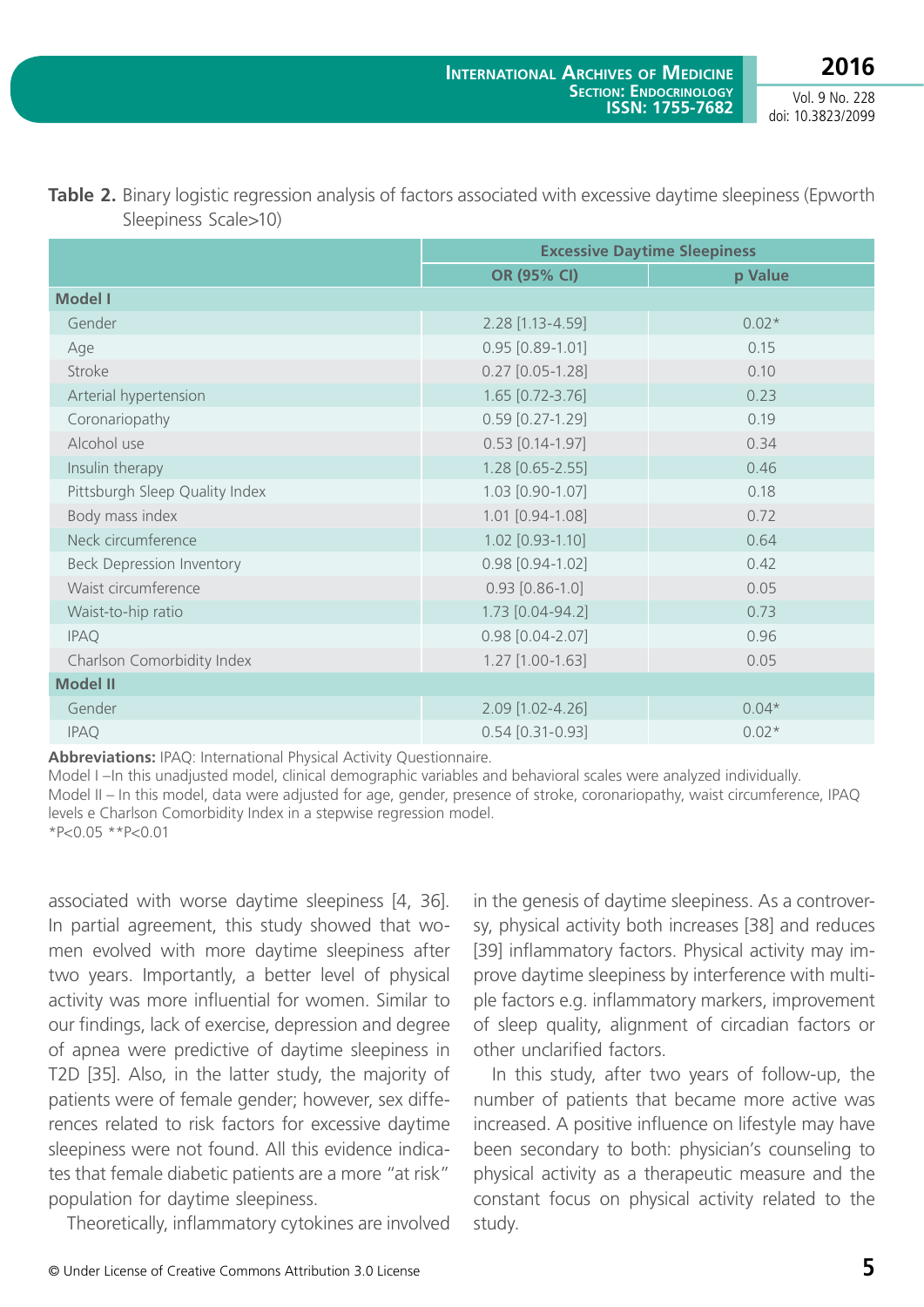

**Figure 2:** Patients with a sedentary lifestyle evolved with more daytime sleepiness and in opposition, the more physically active evolved with less daytime sleepiness.



Regarding the role of comorbidities, according to the present data, depressive symptoms were not associated with increased sleepiness or with worsening of daytime sleepiness. A trend of association between comorbidity severity and excessive daytime sleepiness was found. Patients with stroke developed greater levels of excessive daytime sleepiness and this is expected considering that brain

lesions probably add to the other causes of excessive daytime sleepiness. Patients with stroke are more subjected to circadian changes [40] and poor sleep quality [41, 42] adding to the causes of excessive daytime sleepiness. Therefore, physical activity should be highly recommended in patients with T2D and stroke in order to improve daytime sleepiness.

The ESS is a measure of sleepiness commonly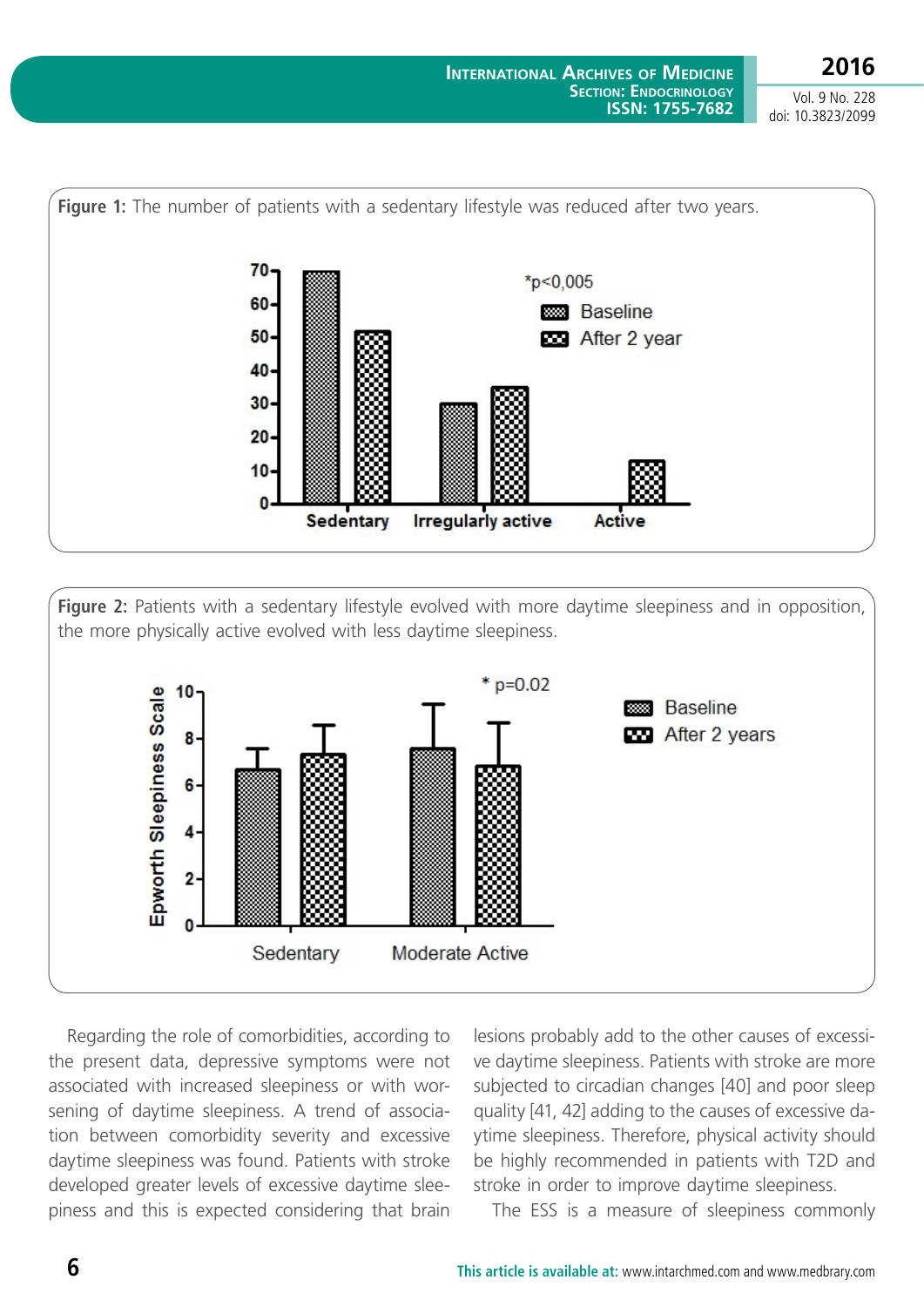**2016** Vol. 9 No. 228

doi: 10.3823/2099







 $30$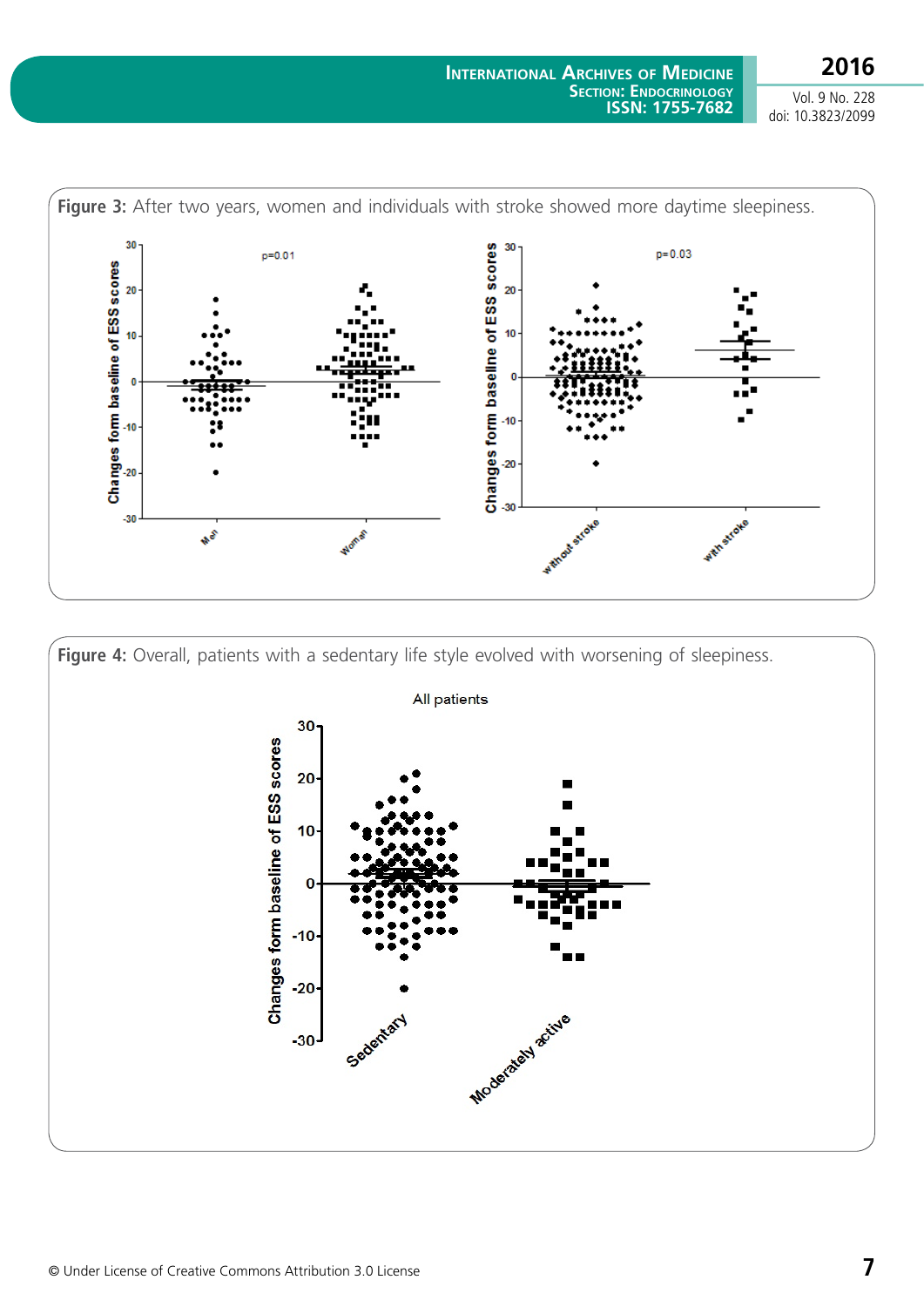**2016**

Vol. 9 No. 228 doi: 10.3823/2099

used in sleep research and clinical practice [43, 44]. Subjective ratings of sleepiness are sensitive and valid indicators of sleepiness that are suitable for clinical studies. Previous evidence shows that poor agreement between the various measures of sleepiness exist: both subjective and objective, may reflect the multidimensional nature of sleepiness. In this sense, a comprehensive evaluation of sleepiness may require multiple measures [43, 45, 46]. Despite the fact that sleep alterations have been frequently connected with T2D, it has been noted that glycemic variation, as well as poor glycemic control found in type 1 diabetes mellitus may also affect the sleepwake cycle [47].

In this study, the use of metformin was not associated with daytime sleepiness or with the aggravation of these symptoms after two years. Also, insulin was non-influential to both daytime sleepiness and the variation of these symptoms after two years. Previously, metformin therapy was associated with a longer sleep duration and better sleep efficiency potentially ameliorating excessive daytime sleepiness [48]. This study was not designed to investigate the influence of metformin and insulin on daytime somnolence.

Limitations are acknowledged. The diagnosis of obstructive sleep apnea was not confirmed or excluded. The conclusions of this study must be limited to subjective sleepiness, which is a sensitive and valid measure suitable for clinical studies; however, it does not always correlate to measures of objective sleepiness. Subjective measures such as the ESS reflect a different construct and do not always correlate with objective sleep measures [49].

In summary, patients with T2D frequently have daytime sleepiness and women evolve with more severity being a "at risk" population. Better levels of physical activity are associated with a positive evolution of daytime sleepiness and are more beneficial for women. The implementation of physical exercise is a possible break of chain improving sleep-wake alterations and comorbidities in T2D.

# **Conflict of interest declaration**

I certify that the study submitted has not received any financial support from pharmaceutical industry or other commercial source and none of the authors have any first-degree relative or possess a financial interest in the subject approached in the manuscript.

## **References**

- **1.** Empana JP, Dauvilliers Y, Dartigues JF, Ritchie K, Gariepy J, Jouven X, et al. Excessive daytime sleepiness is an independent risk indicator for cardiovascular mortality in community-dwelling elderly: the three city study. Stroke. 2009;40(4):1219-24.
- **2.** Ronksley PE, Hemmelgarn BR, Heitman SJ, Flemons WW, Ghali WA, Manns B, et al. Excessive daytime sleepiness is associated with increased health care utilization among patients referred for assessment of OSA. Sleep. 2011;34(3):363-70.
- **3.** Gooneratne NS, Richards KC, Joffe M, Lam RW, Pack F, Staley B, et al. Sleep disordered breathing with excessive daytime sleepiness is a risk factor for mortality in older adults. Sleep. 2011;34(4):435-42.
- **4.** Medeiros C, Bruin V, Ferrer D, Paiva T, Montenegro Junior R, Forti A, et al. Excessive daytime sleepiness in type 2 diabetes. Arq Bras Endocrinol Metabol. 2013;57(6):425-30.
- **5.** Kreier F, Kalsbeek A, Sauerwein HP, Fliers E, Romijn JA, Buijs RM. "Diabetes of the elderly" and type 2 diabetes in younger patients: possible role of the biological clock. Exp Gerontol. 2007;42(1-2):22-7.
- **6.** Fernandez-Mendoza J, Vgontzas AN, Kritikou I, Calhoun SL, Liao D, Bixler EO. Natural history of excessive daytime sleepiness: role of obesity, weight loss, depression, and sleep propensity. Sleep. 2015;38(3):351-60.
- **7.** Lopes LA, Lins Cde M, Adeodato VG, Quental DP, de Bruin PF, Montenegro RM, Jr., et al. Restless legs syndrome and quality of sleep in type 2 diabetes. Diabetes Care. 2005;28(11):2633-6.
- **8.** Kent BD, Grote L, Ryan S, Pepin JL, Bonsignore MR, Tkacova R, et al. Diabetes mellitus prevalence and control in sleep-disordered breathing: the European Sleep Apnea Cohort (ESADA) study. Chest. 2014;146(4):982-90.
- **9.** Osonoi Y, Mita T, Osonoi T, Saito M, Tamasawa A, Nakayama S, et al. Morningness-eveningness questionnaire score and metabolic parameters in patients with type 2 diabetes mellitus. Chronobiol Int. 2014;31(9):1017-23.
- **10.** Peng B, Chen Z, Ma L, Dai Y. Cerebral alterations of type 2 diabetes mellitus on MRI: A pilot study. Neurosci Lett. 2015;606:100-5.
- **11.** Wang C, Fu K, Liu H, Xing F, Zhang S. Brain structural changes and their correlation with vascular disease in type 2 diabetes mellitus patients: a voxel-based morphometric study. Neural Regen Res. 2014;9(16):1548-56.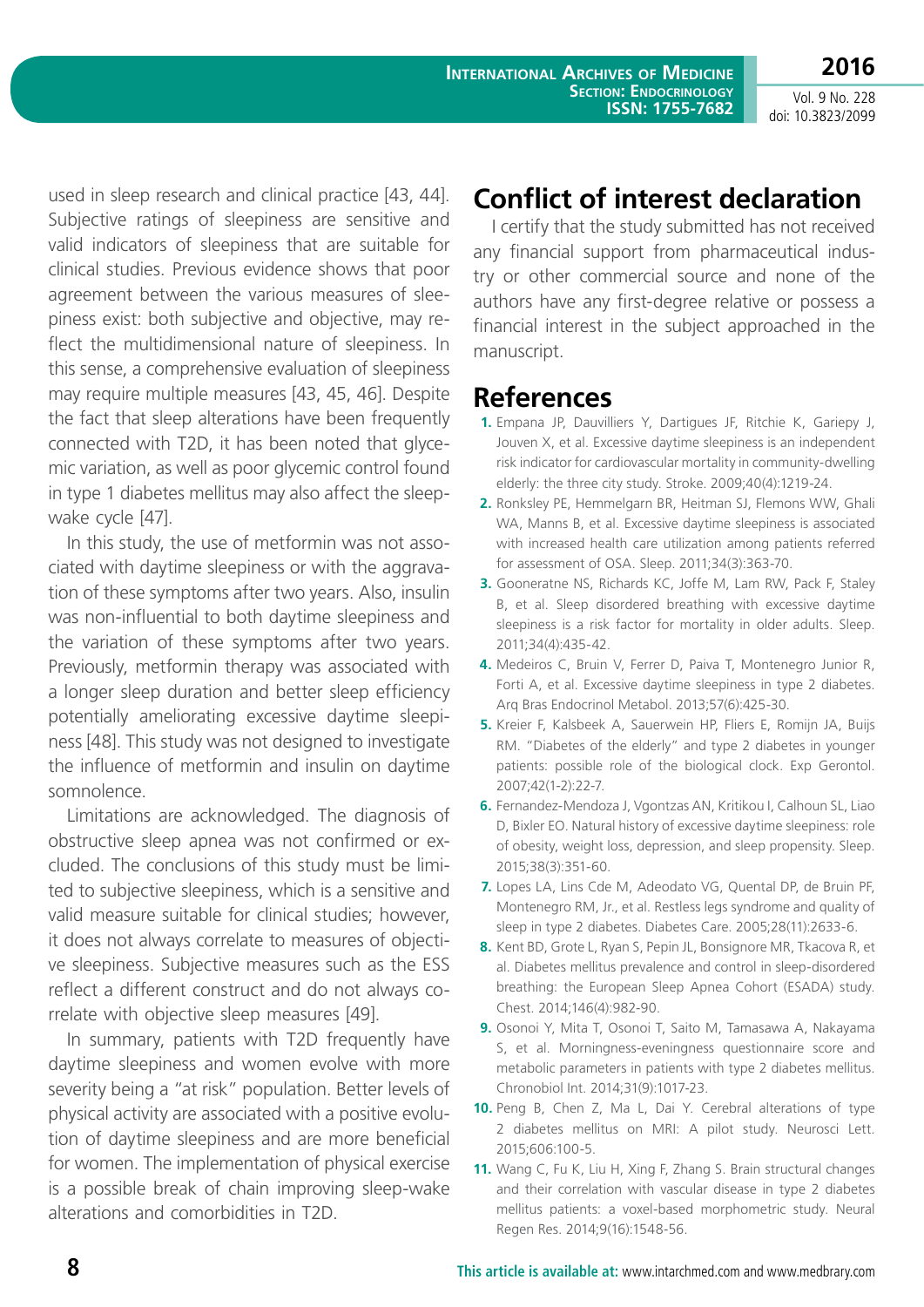- **12.** Lee SA, Lee GH, Chung YS, Kim WS. Clinical, polysomnographic, and CPAP titration features of obstructive sleep apnea: Mixed versus purely obstructive type. J Neurol Sci. 2015;355(1-2):150-4.
- **13.** Ceccato F, Bernkopf E, Scaroni C. Sleep apnea syndrome in endocrine clinics. J Endocrinol Invest. 2015;38(8):827-34.
- **14.** Wu Y, Zhai L, Zhang D. Sleep duration and obesity among adults: a meta-analysis of prospective studies. Sleep Med. 2014;15(12):1456-62.
- **15.** Lou P, Zhang P, Zhang L, Chen P, Chang G, Zhang N, et al. Effects of sleep duration and sleep quality on prevalence of type 2 diabetes mellitus: A 5-year follow-up study in China. Diabetes Res Clin Pract. 2015;109(1):178-84.
- **16.** Daniele TM, Bruin VM, Oliveira DS, Pompeu CM, Forti AC. [Improving patient's independence and treating depressive](http://www.ncbi.nlm.nih.gov/pubmed/24343639) [symptoms can promote physical activity in diabetic patients..](http://www.ncbi.nlm.nih.gov/pubmed/24343639) Arq Bras Endocrinol Metabol. 2013;57(8):665-6.
- **17.** Todea DA, Postolache P, Coman AC, Rosca LE. Relationship between type 2 diabetes mellitus and obstructive sleep apnea syndrome. Chest. 2014;145(3 Suppl):576A.
- **18.** Lecomte P, Criniere L, Fagot-Campagna A, Druet C, Fuhrman C. Underdiagnosis of obstructive sleep apnoea syndrome in patients with type 2 diabetes in France: ENTRED 2007. Diabetes Metab. 2013;39(2):139-47.
- **19.** Bonanni E, Tognoni G, Maestri M, Salvati N, Fabbrini M, Borghetti D, et al. Sleep disturbances in elderly subjects: an epidemiological survey in an Italian district. Acta Neurol Scand. 2010.
- **20.** Daniele TM, de Bruin VM, de Oliveira DS, Pompeu CM, Forti AC. Associations among physical activity, comorbidities, depressive symptoms and health-related quality of life in type 2 diabetes. Arquivos brasileiros de endocrinologia e metabologia. 2013;57(1):44-50.
- **21.** Ryan AS. Exercise in aging: its important role in mortality, obesity and insulin resistance. Aging health. 2010;6(5):551-63.
- **22.** Crawford AG, Cote C, Couto J, Daskiran M, Gunnarsson C, Haas K, et al. Prevalence of obesity, type II diabetes mellitus, hyperlipidemia, and hypertension in the United States: findings from the GE Centricity Electronic Medical Record database. Population health management. [Research Support, Non-U.S. Gov't]. 2010;13(3):151-61.
- **23.** Reichert J, Araujo AJ, Goncalves CM, Godoy I, Chatkin JM, Sales MP, et al. Smoking cessation guidelines--2008. J Bras Pneumol. 2008;34(10):845-80.
- **24.** Qureshi AI, Suri MF, Kirmani JF, Divani AA. Prevalence and trends of prehypertension and hypertension in United States: National Health and Nutrition Examination Surveys 1976 to 2000. Medical science monitor : international medical journal of experimental and clinical research. [Research Support, Non-U.S. Gov't]. 2005;11(9):CR403-9.
- **25.** Charlson ME, Pompei P, Ales KL, MacKenzie CR. A new method of classifying prognostic comorbidity in longitudinal studies: development and validation. J Chronic Dis. 1987;40(5):373-83.
- **26.** Daniele TM, Bruin VM, Forte AC, Oliveira DS, Pompeu CM, Bruin PF. [The relationship between physical activity, restless legs](http://www.ncbi.nlm.nih.gov/pubmed/23203003) [syndrome, and health-related quality of life in type 2 diabetes.](http://www.ncbi.nlm.nih.gov/pubmed/23203003) Endocrine. 2013;44(1):125-31.
- **27.** Beck AT, Ward CH, Mendelson M, Mock J, Erbaugh J. An inventory for measuring depression. Arch Gen Psychiatry. 1961;4:561-71.
- **28.** Gorenstein C, Andrade L, Vieira Filho AH, Tung TC, Artes R. Psychometric properties of the Portuguese version of the Beck Depression Inventory on Brazilian college students. J Clin Psychol. 1999;55(5):553-62.
- **29.** Bertolazi AN, Fagondes SC, Hoff LS, Dartora EG, Miozzo IC, de Barba ME, et al. Validation of the Brazilian Portuguese version of the Pittsburgh Sleep Quality Index. Sleep Med. 2011;12(1):70-5.
- **30.** Bassett DR. International physical activity questionnaire: 12-country reliability and validity. Med Sci Sports Exerc. 2003;35(8):1396.
- **31.** Hallal PC, Victora CG, Wells JC, Lima RC. Physical inactivity: prevalence and associated variables in Brazilian adults. Med Sci Sports Exerc. 2003;35(11):1894-900.
- **32.** Gutierrez-Repiso C, Soriguer F, Rojo-Martinez G, Garcia-Fuentes E, Valdes S, Goday A, et al. Variable patterns of obesity and cardiometabolic phenotypes and their association with lifestyle factors in the Di@bet.es study. Nutr Metab Cardiovasc Dis. 2014;24(9):947-55.
- **33.** Johns MW. A new method for measuring daytime sleepiness: the Epworth sleepiness scale. Sleep. 1991;14(6):540-5.
- **34.** Akerstedt T, Anund A, Axelsson J, Kecklund G. Subjective sleepiness is a sensitive indicator of insufficient sleep and impaired waking function. J Sleep Res. 2014;17.
- **35.** Basta M, Lin HM, Pejovic S, Sarrigiannidis A, Bixler E, Vgontzas AN. Lack of regular exercise, depression, and degree of apnea are predictors of excessive daytime sleepiness in patients with sleep apnea: sex differences. J Clin Sleep Med. 2008;4(1):19-25.
- **36.** Richter E, Blasco V, Antonini F, Rey M, Reydellet L, Harti K, et al. Sleep disorders among French anaesthesiologists and intensivists working in public hospitals: A self-reported electronic survey. Eur J Anaesthesiol. 2014;5.
- **37.**Chasens ER, Umlauf MG, Weaver TE. Sleepiness, physical activity, and functional outcomes in veterans with type 2 diabetes. Appl Nurs Res. 2009;22(3):176-82.
- **38.** Chatzinikolaou A, Draganidis D, Avloniti A, Karipidis A, Jamurtas AZ, Skevaki CL, et al. The microcycle of inflammation and performance changes after a basketball match. J Sports Sci. 2014;32(9):870-82.
- **39.** Alves Eda S, Ackel-D'Elia C, Luz GP, Cunha TC, Carneiro G, Tufik S, et al. Does physical exercise reduce excessive daytime sleepiness by improving inflammatory profiles in obstructive sleep apnea patients? Sleep Breath. 2013;17(2):505-10.
- **40.** Cavalcanti PR, Campos TF, Araujo JF. Circadian and homeostatic changes of sleep-wake and quality of life in stroke: implications for neurorehabilitation. NeuroRehabilitation. 2013;32(2):337-43.